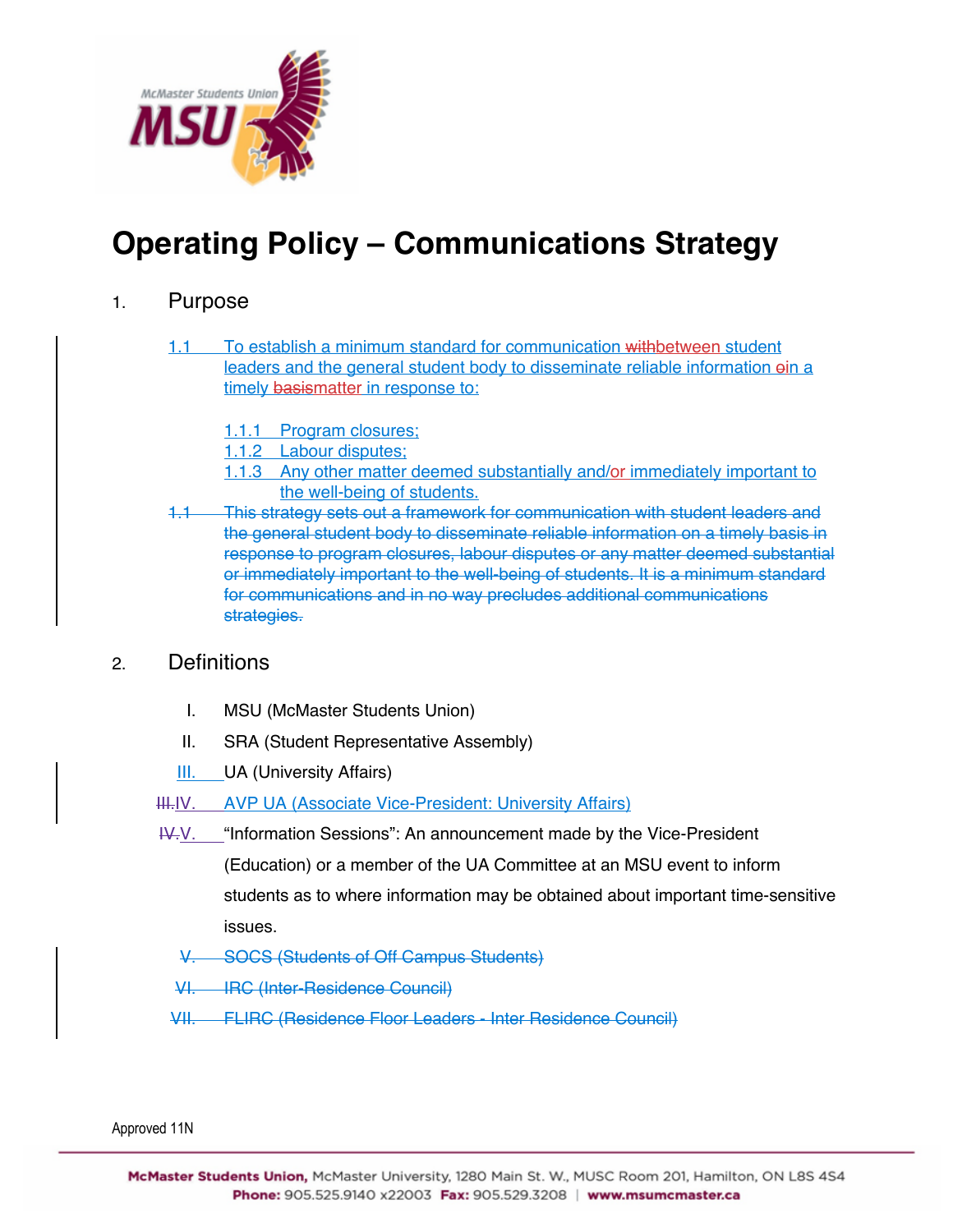VIII. In-Hall Meeting: A regularly scheduled meeting within the Inter-Residence Council, attended by FLIRC and Residence Representatives, usually following a Proper.

IX.VI. FYC (First Year Council)

# 3. MSU Website

- 3.1 When the MSU learns of a labour dispute, program closure or any matter deemed substantial or immediately important to the well-being of students, tThe Vice-President (Education) shall release an announcement on the MSU Website as to where students may obtain information regarding any one of these issues;
- 3.2 The MSU website shall be utilized as the primary source of information for the students and all the other forms of communications mentioned in this policy shall consider redirecting the students to the MSU website.

#### 4. Social Media

4.1 When the MSU learns of a labour dispute, program closure or any matter deemed substantial or immediately important to the well-being of students, tThe Vice-President (Education) may work with the University Affairs Committee to develop a social media cGampaign;

4.1.1 The sSocial mMedia campaign shall utilize MSU's sSocial mMedia platforms to provide the appropriate information to the student body and refer the students to the MSU website for further information.

#### 5. Print Media

- 5.1 When the MSU learns of a labour dispute, program closure or any matter deemed substantial or immediately important to the well-being of students, tThe Vice-President (Education) may work with the University Affairs Committee to develop a Poster Media Campaign. Posters shallwill be created by MSU Uunderground Media + Design and disseminated at the discretion of the Vice-President (Education);
- 5.2 Any project or initiative launched by the MSU should consider utilizing a Poster Media Campaign.

## 3.6. MSU Clubs

6.1 The President, in consultation with the Vice-President (Education), shall draft a letter advising students where information will be posted; $\frac{1}{2}$ 

6.1.1 The MSU President and shall ask each that the cClub President to share this information with their respective club membership: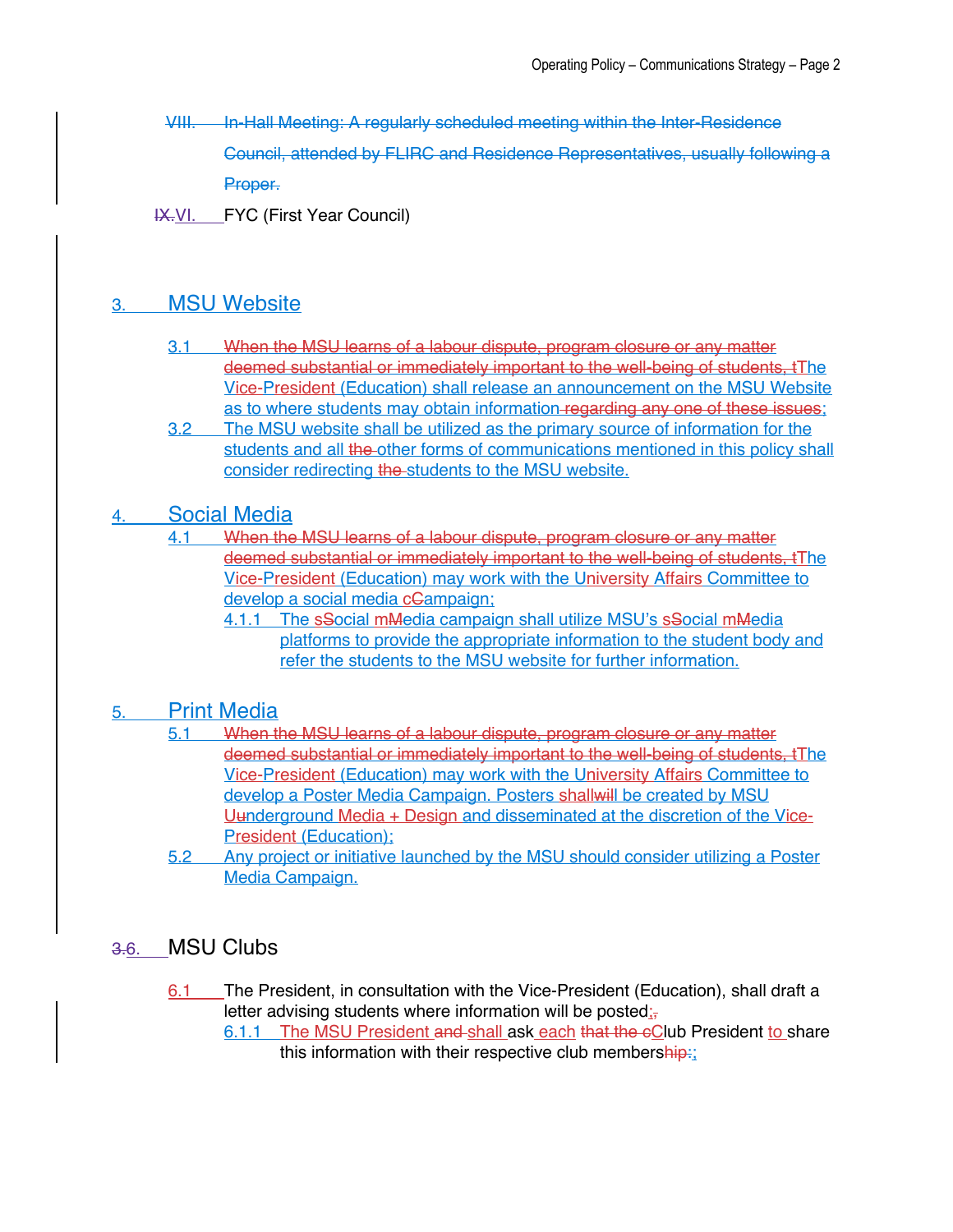6.1.2 The Vice-President (Education) shall request that the Clubs Aadministrator e-mail this letter to the respective President of each MSUrecognized club.

3.1

3.1.1 The Vice-President (Education) shall request that the Clubs administrator e-mail this letter to the respective President of each MSU-recognized club.

## 4.7. Faculty Societies

- 7.1 The President, in consultation with the Vice-President (Education), shall draft a letter advising students where information will be posted; $\frac{1}{2}$ 
	- 4.17.1.1 The President and/or Vice-President (Education) shall e-mail this letter to the respective Vice-President (Academic) or President(s) of each McMaster University Faculty Society;
		- 4.1.17.1.2 The Societies indicated in Section 4.1 shall include, but are not limited to:
			- 4.1.1.17.1.2.1 Society of Arts & Science Students (SASS);
			- 4.1.1.27.1.2.2 Bachelor of Health Science Society (BHSS);
			- 4.1.1.37.1.2.3 DeGroote Commerce Society (DCS);
			- 4.1.1.47.1.2.4 McMaster Kinesiology Society;
			- 4.1.1.57.1.2.5 McMaster Engineering Society (MES);
			- 4.1.1.67.1.2.6 McMaster Humanities Society (MHS);
			- 4.1.1.77.1.2.7 McMaster Science Society (MSS);
			- 4.1.1.87.1.2.8 McMaster Social Sciences Society (MSSS);
			- 4.1.1.97.1.2.9 McMaster Undergraduate Nursing Students Society (MUNSS).

#### 5. SOCS And IRC

- 5.1 At regularly scheduled meeting of The Presidents Council, the President shall communicate via verbal statement as to where students may obtain information. The statement shall request that individuals present at this meeting, disseminate this information to their constituents;
- 5.2 The President or a designate, may also choose to make a Delegation from the Floor presentation at a meeting of the IRC and request that the information be shared at residence building in-hall meetings. The delegation will also request that during the in-hall meeting, reps ask that their FLIRCS inform students living in residence about this information:

## 6.8. FYC

8.1 The President, in consultation with the Vice-President (Education), shall draft a letter advising students where information will be posted, and posted;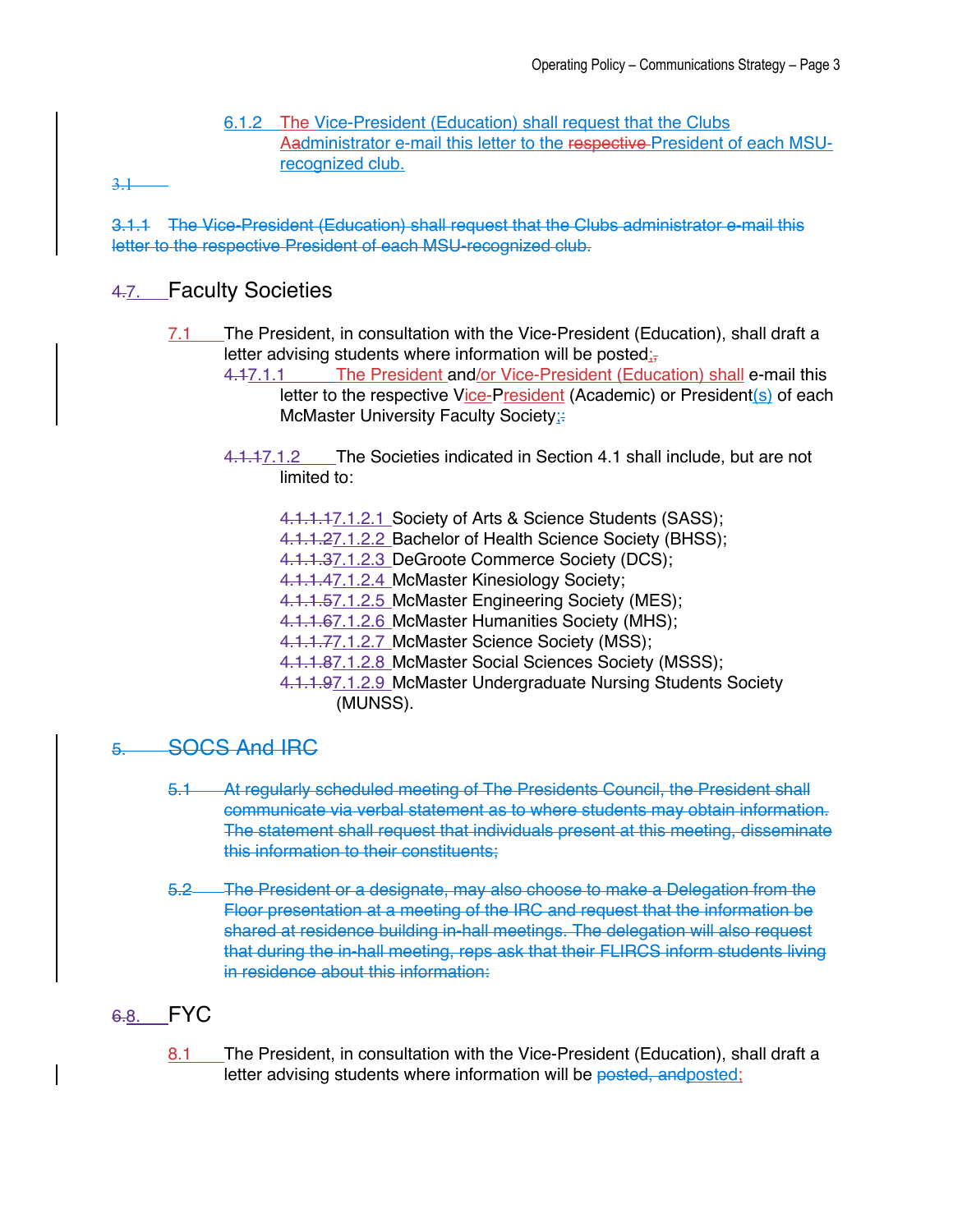6.18.1.1 The President and/or Vice-President (Education) andshall e-mail this letter to the FYC President Chair asking that the information be shared with his or hertheir constituents.

## 7.9. Campus Television Screens ScreensNetwork

- 9.1 The Vice-President (Education) shall compile a document setting outlining where information will be posted $\mathbf{r}$ 
	- 7.19.1.1 The Vice-President (Education) shall and circulate this documentit to McMaster Hospitality Services and the MSU Underground Media  $\pm \frac{8}{3}$ Design, for display on Centro and Residence television screensInformation System, respectively;
- 7.2 Prior to submission to McMaster Hospitality Services, the Vice-President (Education) shall contact the Director of McMaster Hospitality Services to confirm that the information is eligible for posting on Centro television screens;
- 9.2 The Vice-President (Education) shall also consider contacting other student bodies that can display the aforementioned information;
- 7.39.3 As additional television screens are installed on campus, this policy shall be read to include those posting opportunities.

#### 8.10. Informational Sessions

- 10.1 When the MSU learns of a labour dispute, program closure or any matter deemed substantial or immediately important to the well beingwell-being of students, tThe University Affairs Committee shall obtain a list of allreview upcomingthe upcoming MSU events to determine on an case-by-case basis, at which events information dissemination sessions might be appropriate for this purpose;
- $8.1$
- 8.2 The UA Committee shall determine on an issue-by-issue basis, at which events information dissemination sessions might be appropriate for this purpose;
- 8.310.2 The University Affairs Committee, in consultation with the Vice-President (Education) shall develop an outline of the verbal announcement to be made at MSU events and schedule for the Vice-President (Education), UA Commissioner AVP UA, or person(s) appointed by the UA Commissioner to make announcementsannouncements or provide information to the appropriate group.  $\frac{1}{2}$

#### $WQ<sub>9</sub>$

- 9.1 Members of the UA Committee shall work with the Vice-President (Education) to create a Vlog which will inform students as to where they may obtain information;
- 9.2 The Vlog shall be created and disseminated in accordance with the Vlog Guidelines Operating Policy.